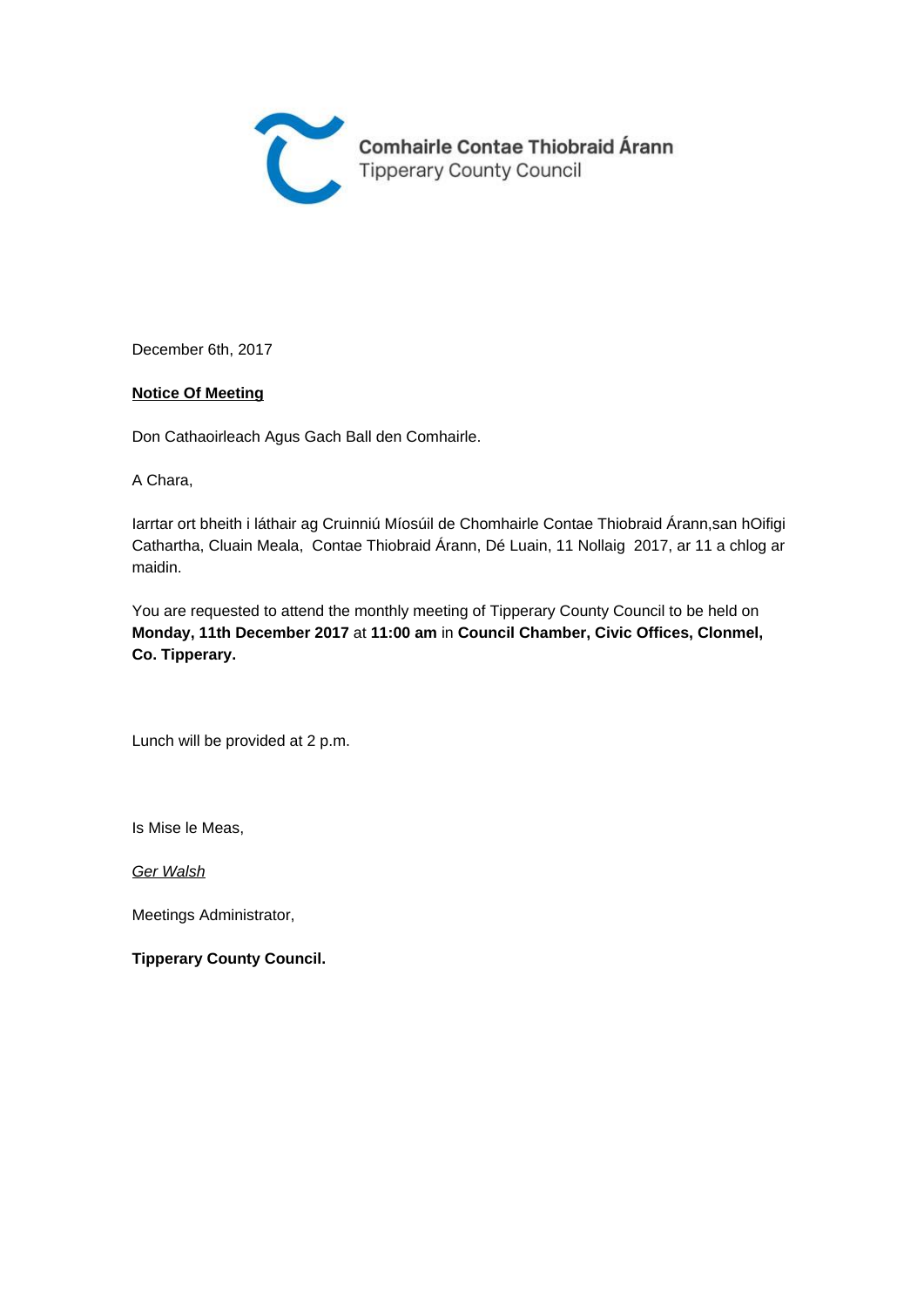# **Agenda**

#### **Consideration of Minutes**

#### **1.1 Minutes of Meetings**

- Council Meeting 9th October, 2017
- Budget Meeting 17th November, 2017
- Annual Meeting 30th June, 2017

#### **Conferences / Seminars / Training**

- **2.1 Approval to Attendance**
- **2.2 Reports on Conferences**

**Business prescribed by Statute, Standing Orders or Resolution of the Council** 

- **3.1 Section 183 Notice Disposal of property at Barronstown, Limerick Junction to Peter Hughes**
	- Property no longer required by Tipperary County Council.
- **3.2 Section 183 Notice Disposal of property at Upper Green Street Fethard to Michael Kenny.**
	- Property no longer required by Tipperary County Council.

# **3.3 Section 183 Notice - Disposal of property at 10 St. Joseph's Terrace, Elm Park, Clonmel, to Martina Dwyer.**

- Redemption of Shared Ownership Loan
- **3.4 Section 183 Notice Disposal of property at Garnaville, Yewston, Nenagh, to Estate of Patricia Richardson.**
	- Land no longer required by Tipperary County Council.
- **3.5 Section 183 Notice Disposal of property at Slievenamon Road, Thurles (Thurles Civic Office) to Rehab Group**
	- 10 year lease agreement.
- **3.6 Section 183 Notice Lease of property at Burgagery Lands East to Clonmel Business Development Park CLG.**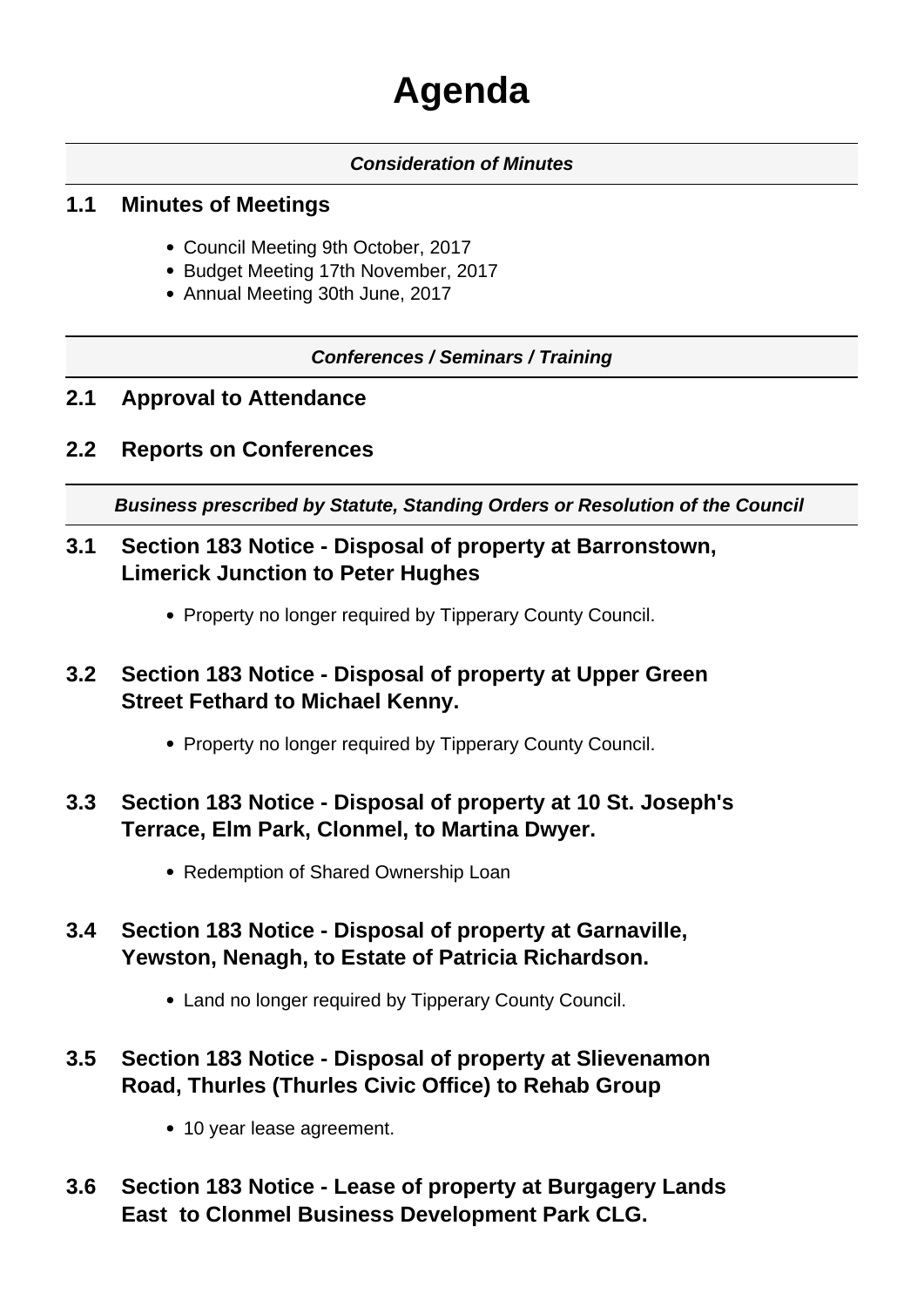- Extension of existing Lease arrangement.
- **3.7 To consider the Chief Executives report on the Material Alterations to the Variation – Settlement Plan of the North Tipperary County Development Plan 2010**
- **3.8 To consider the Chief Executives on the Material Alterations to the Variation – Settlement Plan of the South Tipperary County Development Plan 2009**
- **3.9 To consider the Chief Executives report on proposals to revoke the Newport Local Area Plan 2010**
- **3.10 To consider the Chief Executives report on proposals to revoke the Marlfield Local Area Plan 2009**

**Consideration of Reports and Recommendations**

- **4.1 Consideration of Management Report as per Section 136 (2) of the Local Government Act, 2001, as amended by the Local Government Reform Act, 2014 - report attached.**
	- Community and Economic Development
	- Water & Environment
	- Housing
	- Human Resources/Corporate Services

## **4.2 Tipperary Energy Agency - Tipperary Healthy Homes Scheme**

• Presentation by Mr. Paul Kenny, C.E.O., Tipperary Energy Agency (1 p.m.)

**Chief Executive / Delegated Officers Orders**

## **5.1 Consideration of Orders for the period to the 30th November, 2017**

**Corporate/Organisational Issues**

## **6.1 Fix date for January Meeting**

#### **Notices of Motion (Tipperary County Council Functions)**

## **7.1 Cllr Marie Murphy (Ref 1204)**

That the Tipperary County Council reviews the details of the volume and costs of disposing of illegal dumping during the last 3 years. This review should be the basis to consider how resources and approaches can be a cost effective way to detecting and preventing illegal dumping.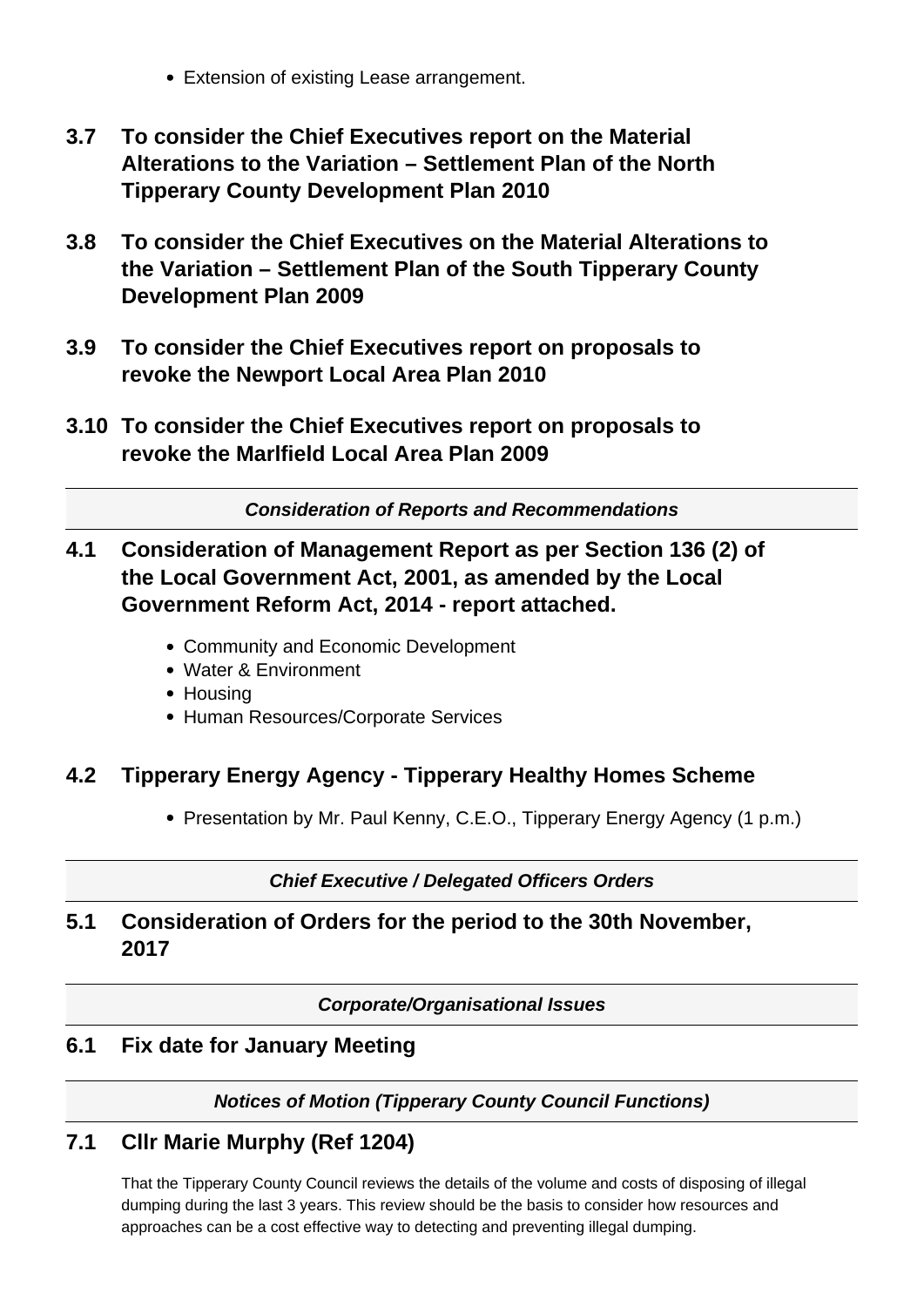# **7.2 Cllrs. G. Darcy, M Ryan, J. Carroll, F Bonfield, P. Bugler, . M O' Meara, S. Morris, H McGrath, J Hannigan, (Ref 1205)**

We call on the Minister for Environment to amend the legislation with regard to collection of waste so as to allow small operators to provide a service to those who live in remote area, areas where large vehicles cannot access or where householders have very limited amounts of waste and lack storage space for bins. Such small operators should be permitted to meet requirements in relation to pay by weight by weighing their loads at the point of disposal. This would facilitate householders, allow the small operators to continue in business and also reduce the likelihood of illegal dumping of waste.

# **7.3 Cllrs. M Ryan, J. Carroll, F Bonfield, P. Bugler, M O' Meara, S. Morris, H McGrath, J Hannigan, G. Darcy (Ref 1203)**

We call on the Council to work proactively with the Department to strengthen the Derelict Sites Act 1990 and the Local Government (Sanitary Services) Act 1964 as the current Acts are deficient and not fit for purpose in satisfactorily addressing the many derelict sites and dangerous structures across the County.

# **7.4 Cllr. D. Dunne (Ref 1206)**

That this Council calls on the Minister for Community and Rural Development to take immediate action to reduce the delays in accessing LEADER funding for community groups; to make a commitment that no LEADER programme funding will be diverted to other projects and to make a commitment that the funding for LEADER will be restored as soon as possible.

# **7.5 Cllr P. English (Ref 1231)**

That Tipperary County Coucil request the government to declare a national emergency for housing, as there is a record number of 120,000 households on social housing waiting lists nationwide.

#### **Correspondence**

#### **8.1 e-mail from Road Safety Authority dated 11th October 2017**

• Road Traffic (Amendment) Bill 2017

## **8.2 Reply dated 15th November from Minister of State, Sean Kyne, TD**

Gortmore Tailings Management Facility (NOM 1017)

#### **8.3 Letter dated 20th November from Southern Regional Assembly re RSES**

Regional and Spatial Economic Strategy (RSES) for the Southern Region

# **8.4 Reply dated 23rd November, 2017 from Minister for Housing , Planning and Local Government.**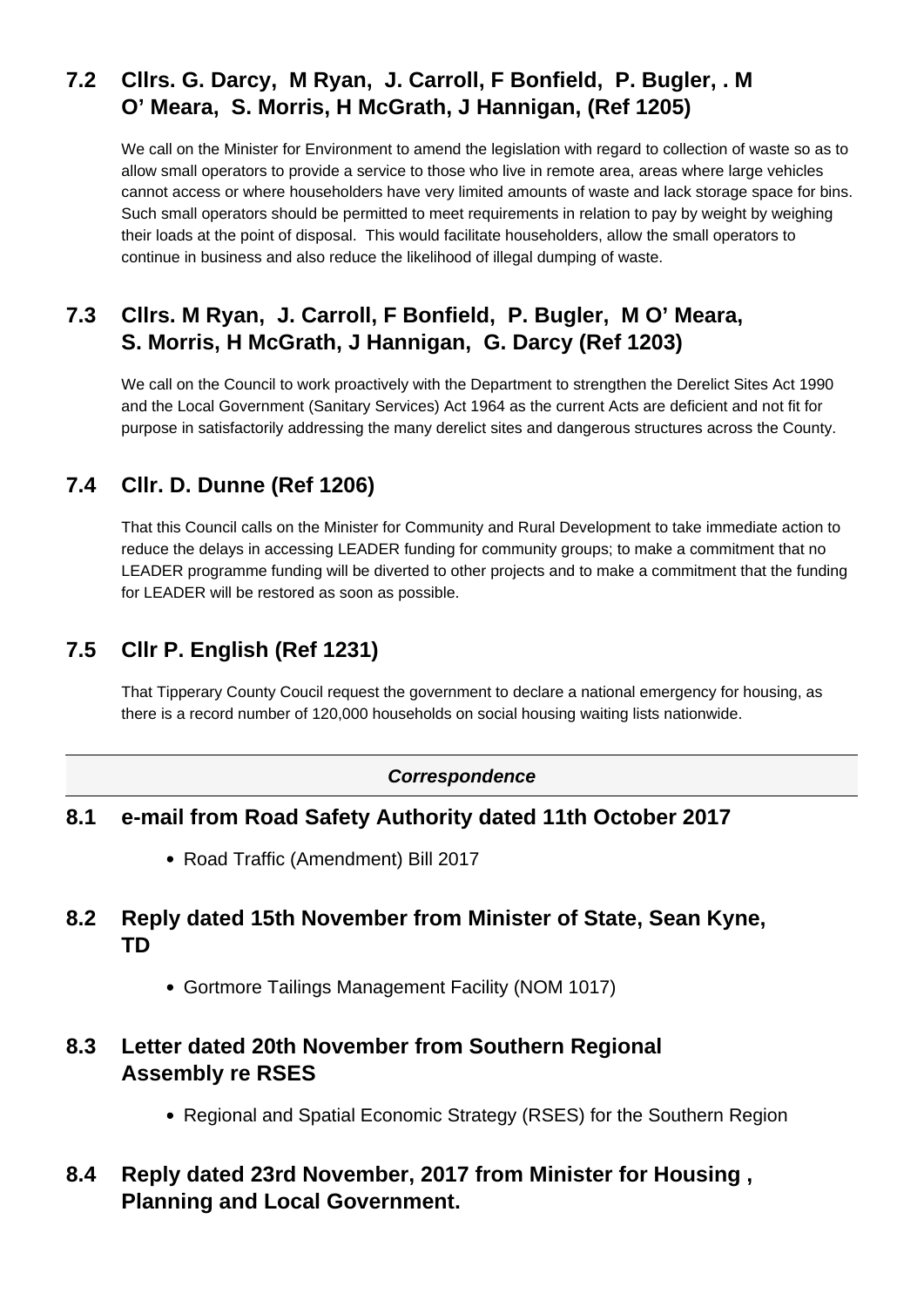#### **Resolutions from Other Local Authorities**

#### **9.1 Ballina Municipal District**

That Mayo County Council (Ballina Municipal District) calls on the Minister for Agriculture, Food and the Marine and the Department of Agriculture to take immediate action to deal with the problems caused by the spread of ragwort and to implement the existing laws to deal with the problem and call on the Minister to put in place an incentive scheme to encourage farmers and other landowners to take action to deal with this very serious problem. Ballina Municipal District further calls on Mayo County Council who are in serious breach of the Noxious Weeds Act to take action to contain and prevent the spread of ragwort and other noxious weeds. The Council also calls on the Minister to update the Noxious Weeds Act 1936 to make it relevant in the present time. That this Motion is circulated to all local authorities for their support and also to the IFA and Irish Creamery Milk Association.

#### **9.2 Clare County Council**

That Clare County Council call on the Minister for Social Protection to reverse the unfair and discriminatory policy of penalising home makers that took some time out to care for their family prior to 1994 and to address the Austerity measure that penalised approximately 35,000 people, mainly women, that was brought in by the Government on 6th April 2012 concerning Contributory Pension Entitlements and if the motion is agreed that the request be sent to the Minister and also circulated to all other Councils.

#### **9.3 Clare County Council**

In the backdrop of our national housing emergency and the stresses experienced by so many at risk of homelessness due to mortgage distress, that Clare County Council call on An Taoiseach to support enactment by the Oireachtas of the National Housing Co-op Bill 2017 to provide for the establishment of an Industrial & Provident Society to be called the National Housing Co-operative Society with the mandate and powers to acquire, manage, rent or sell distressed mortgages so that the occupants of houses can move from the status of distressed mortgagor by means of "rent and mortgage" AND that this Clare County Council Motion once passed, be copied to all other local authorities encouraging their adoption of similar such motion.

#### **9.4 Dublin City Council**

Dublin City Council noted the contents of letter dated 17th October 2017 conveying the terms of the following motion adopted by Tipperary County Council at its October meeting.

"I am calling on the Department of Transport, Tourism and Sport to reintroduce the Urban Road Minor Improvement Grant as the loss of same has caused significant deterioration to the urban roads in towns in the County of Tipperary."

#### **9.5 Kilkenny County Council**

That Kilkenny County Council writes to the Minister of Health, Simon Harris, the Minister of Education, Richard Bruton and the Minister for Children & Youth Affairs, Katherine Zappone to put into consideration collectively a compulsory training program of occupational first aid training for all teachers and SNAs that are physically capable to provide CPR, in both primary and secondary schools throughout Ireland. In consideration with recent statistics - 15 people a day die from sudden death syndrome and 125 people die